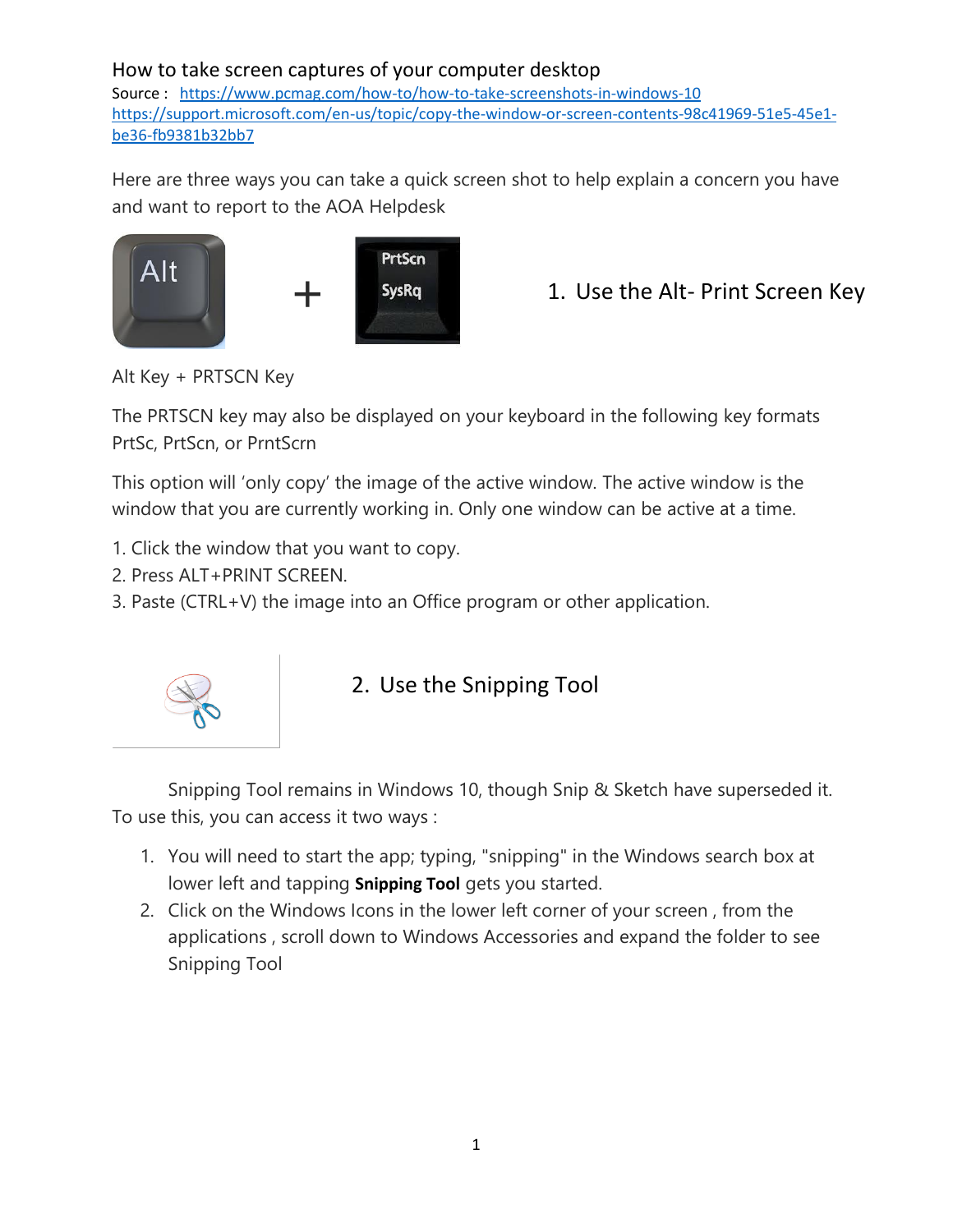#### How to take screen captures of your computer desktop

Source : <https://www.pcmag.com/how-to/how-to-take-screenshots-in-windows-10> [https://support.microsoft.com/en-us/topic/copy-the-window-or-screen-contents-98c41969-51e5-45e1](https://support.microsoft.com/en-us/topic/copy-the-window-or-screen-contents-98c41969-51e5-45e1-be36-fb9381b32bb7) [be36-fb9381b32bb7](https://support.microsoft.com/en-us/topic/copy-the-window-or-screen-contents-98c41969-51e5-45e1-be36-fb9381b32bb7)



Snipping Tool lets you capture free-from or rectangular selections or the full window or full screen.. It also lets you mark up your image with a pen or highlighter.



# 3. Use the Print Screen Key with Clipboardto capture both monitors

This is a one key simple way to take a screen shot. Hitting the **Print Screen** or **PrtSc** key copies the entire screen to the Clipboard. If you have a dual monitor setup, it will capture the images of both monitors in one single image.

You do need to take extra steps to open and save your image in an app that deals with images, such as Paint, Paint 3D, or Photoshop (unless you take advantage of the next tip). Simply paste with Ctrl-V when you're in a new document in one of those apps, and then you can go to town with editing, and finally, save the image to the folder of your choice.

Another option is to paste with Ctrl-V into a Word doc and you can use the Picture Tools format option that will appear when you double click inside of the just pasted image in to the word doc